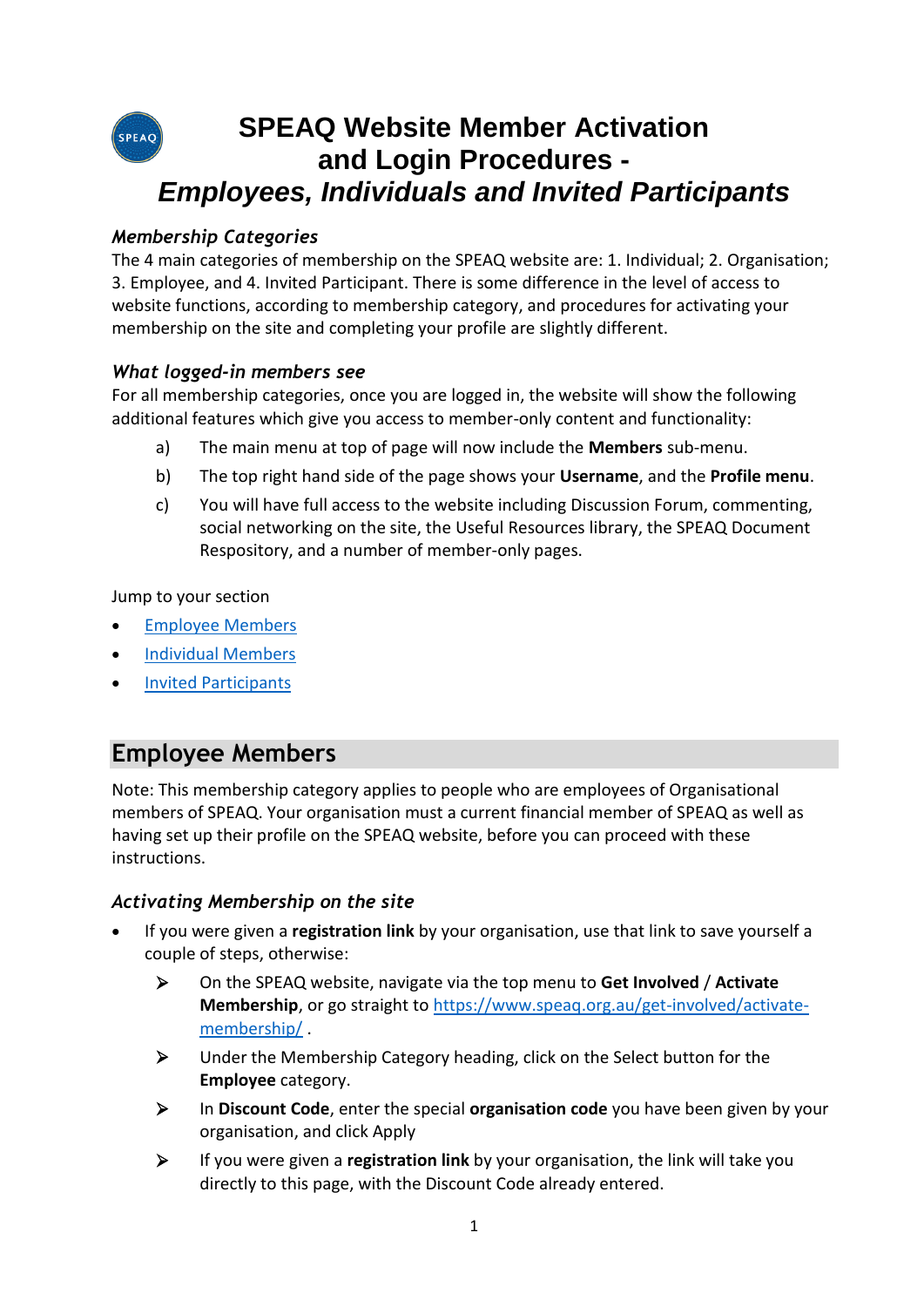- Fill out the Account Information Name and Email address, and choose a Password.
	- You must use the email address that your organisation has provided to SPEAQ. You can change your email address later if you wish.
	- **Please use a strong password** that includes upper and lower case letters, numbers and symbols and is at least 12 characters long. Websites are subject to attack every day, and logged-in members can access information about workers and services that is not otherwise made public. Strong passwords reduce the likelihood of a hacker gaining access to members' information or posting inappropriate content on the site.

## *Completing / Updating your Profile*

- At the Membership Activated! page, click on the **complete your user profile** link. The page will show the **Basic Details** in your profile. Complete these details - not all fields are required, but you are strongly encouraged to fill in all relevant fields. This is important as it will allow other SPEAQ members on the site to know who you are, where you work and how to connect with you; and to help the SPEAQ secretariat with information to assist in running an effective practitioners and services network. When you're done, be sure to click on SAVE CHANGES.
- Then select the **Service Details** tab. Complete all relevant details, and when you're done, be sure to click on SAVE CHANGES.
- The "Social" tab is optional.
- To upload or change your profile photo, click on the little camera icon inside the circle<br>Web SPEAQ



where your current image is, as shown

where you can either upload an image, or take a selfie if you are logged on on a device with a camera.

 Please use your own lovely mugshot in your profile photo, rather than your organisation's logo! Your org's logo will be used for the organisation's username, but for all personal usernames, we'd love to see your face!

#### *Logging In*

There is a range of general information and service information available to the public on the SPEAQ website, but for members, most of the site's value will be accessible to you only when you are logged in. You can only log in if you have registered (Activated your membership).

- From any page on the site, if you are not logged in, the word **Login** will appear at the top right of the page. Otherwise, use this link:<https://www.speaq.org.au/login/> . You can use your Username (just YourName without spaces) or your email address to log in.
- Tick the Remember Me box on this page to ensure you don't have to log in again (on that device) next time you visit the site.
- If your login attempt fails, you have 4 more chances to try another username or password before you will be locked out. Currently, a user is only locked out for 2 hours, so you can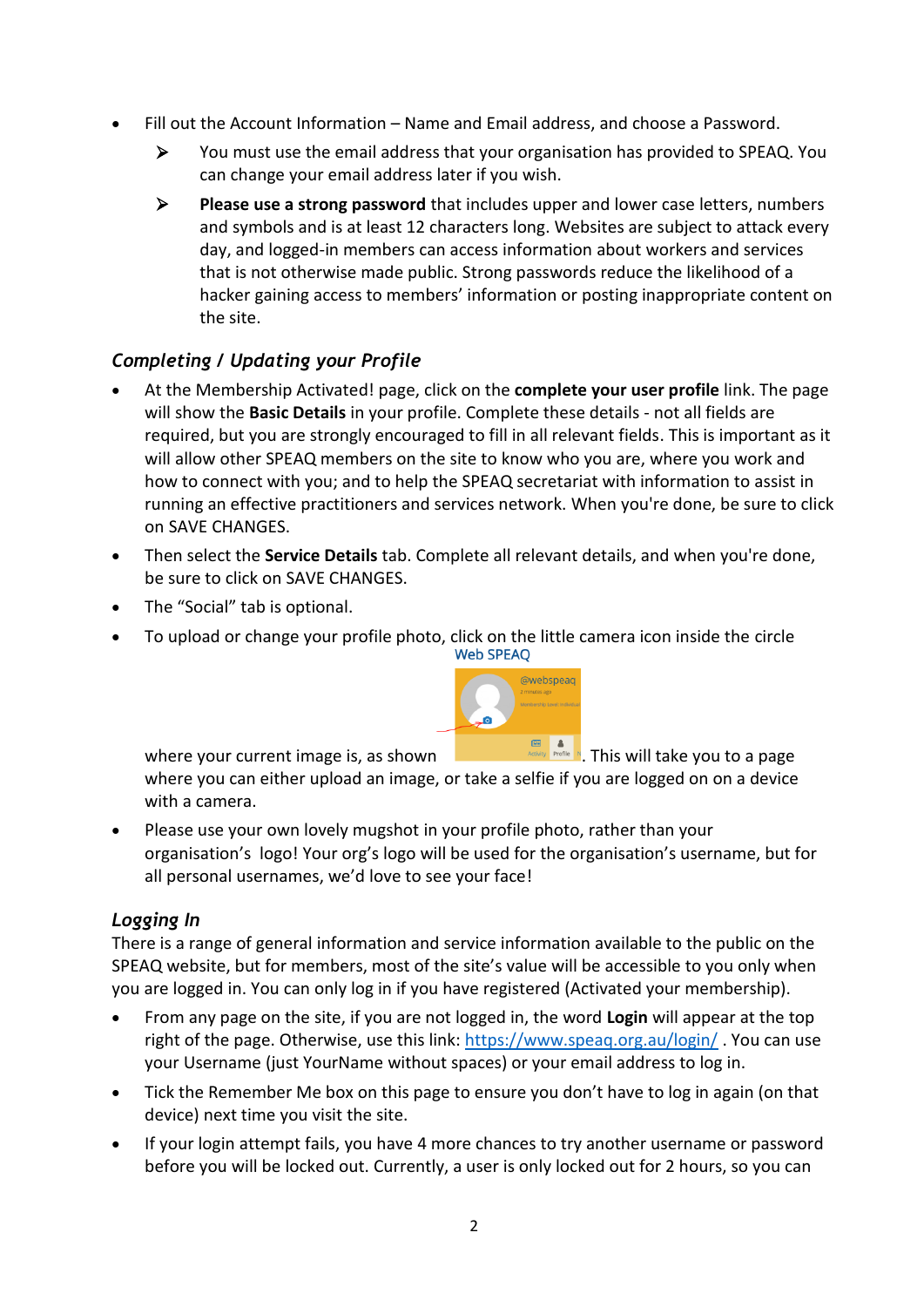try later in the day. Otherwise you can click on "Forgot Password" at the login page and the system will send you an email to verify your identity, then reset your password using an automatically generated strong password.

Final note: When logged in as an Employee, it's important that everyone is clear that you are *not formally representing* your organisation – that would be way too complicated – you are just speaking as yourself – even if you are a manager or your org's SPEAQ Website Contact Person. This ensures people can discuss topics freely (e.g. in discussion forums). By all means if you want to talk about your org's position on something, do so and say that's what it is, but otherwise, you can be free to express your own thoughts on the site.

# <span id="page-2-0"></span>**Individual members**

Note: this membership type applies to people who have paid an Individual membership fee.

### *Activating Membership on the site*

- On the SPEAQ website, navigate via the main menu to **Get Involved** / **Activate Membership**, or go straight t[o https://www.speaq.org.au/get-involved/activate](https://www.speaq.org.au/get-involved/activate-membership/)[membership/](https://www.speaq.org.au/get-involved/activate-membership/)
- Under the Membership Category heading, click on the Select button for the **Individual** category.
- Fill out the Account Information Name and Email address, and choose a Password.
	- You must use the email address that you have previously registered with SPEAQ. You can change your email address later if you wish.
	- **Please use a strong password** that includes upper and lower case letters, numbers and symbols and is at least 12 characters long. Websites are subject to attack every day, and logged-in members can access information about workers and services that is not otherwise made public. Strong passwords reduce the likelihood of a hacker gaining access to members information or posting inappropriate content on the site.

## *Completing / Updating your Profile*

- At the Membership Activated! page, click on the **complete your user profile** link. The page will show the **Basic Details** in your profile. Complete these details - not all fields are required, but you are strongly encouraged to fill in all relevant fields. This is important as it will allow other SPEAQ members on the site to know who you are, where you work and how to connect with you; and to help the SPEAQ secretariat with information to assist in running an effective practitioners and services network. When you're done, be sure to click on SAVE CHANGES.
- Then select the **Service Details** tab. The Organisation Name field is required by default the word Individual should be there. If you don't work for an organisation, you can leave this as the default. Complete all relevant details, and when you're done, be sure to click on SAVE CHANGES.
- The "Social" tab is optional.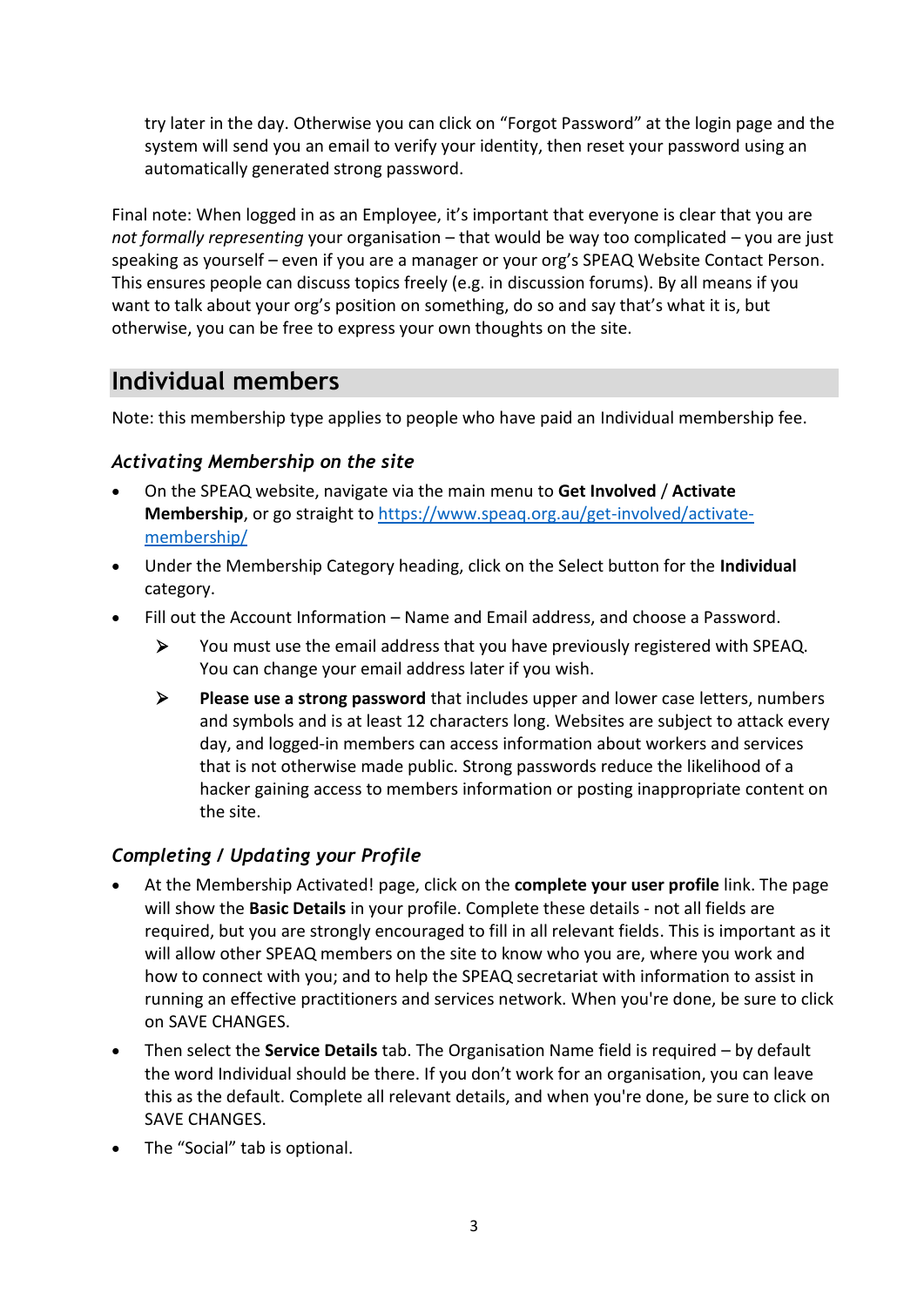To upload or change your profile photo, click on the little camera icon inside the circle<br>Web SPEAO



where your current image is, as shown . This will take you to a page

where you can either upload an image, or take a selfie if you are logged on on a device with a camera.

#### *Logging In*

There is a range of general information and service information available to the public on the SPEAQ website, but for members, most of the site's value will be accessible to you only when you are logged in. You can only log in if you have registered (Activated your membership).

- From any page on the site, if you are not logged in, the word **Login** will appear at the top right of the page. Otherwise, use this link:<https://www.speaq.org.au/login/> . You can use your Username (just YourName without spaces) or your email address to log in.
- Tick the Remember Me box on this page to ensure you don't have to log in again (on that device) next time you visit the site.
- If your login attempt fails, you have 4 more chances to try another username or password before you will be locked out. Currently, a user is only locked out for 2 hours, so you can try later in the day. Otherwise you can click on "Forgot Password" at the login page and the system will send you an email to verify your identity, then reset your password using an automatically generated strong password.
- If your login attempt fails, you can click on "Forgot Password" at the login page and the system will send you an email to verify your identity, then reset your password using an automatically generated strong password.

# <span id="page-3-0"></span>**Invited Participants**

Note: this membership type applies to people who have been invited as SPEAQ participants.

### *Activating Membership on the site*

- On the SPEAQ website, navigate via the main menu to **Get Involved** / **Activate**  Membership, or go straight to [https://www.speaq.org.au/get-involved/activate](https://www.speaq.org.au/get-involved/activate-membership/)[membership/](https://www.speaq.org.au/get-involved/activate-membership/)
- Under the Membership Category heading, click on the Select button for the **Invited Participants** category.
- Fill out the Account Information Name and Email address, and choose a Password.
	- You must use the email address that you have previously registered with SPEAQ. You can change your email address later if you wish.
	- **Please use a strong password** that includes upper and lower case letters, numbers and symbols and is at least 12 characters long. Websites are subject to attack every day, and logged-in members can access information about workers and services that is not otherwise made public. Strong passwords reduce the likelihood of a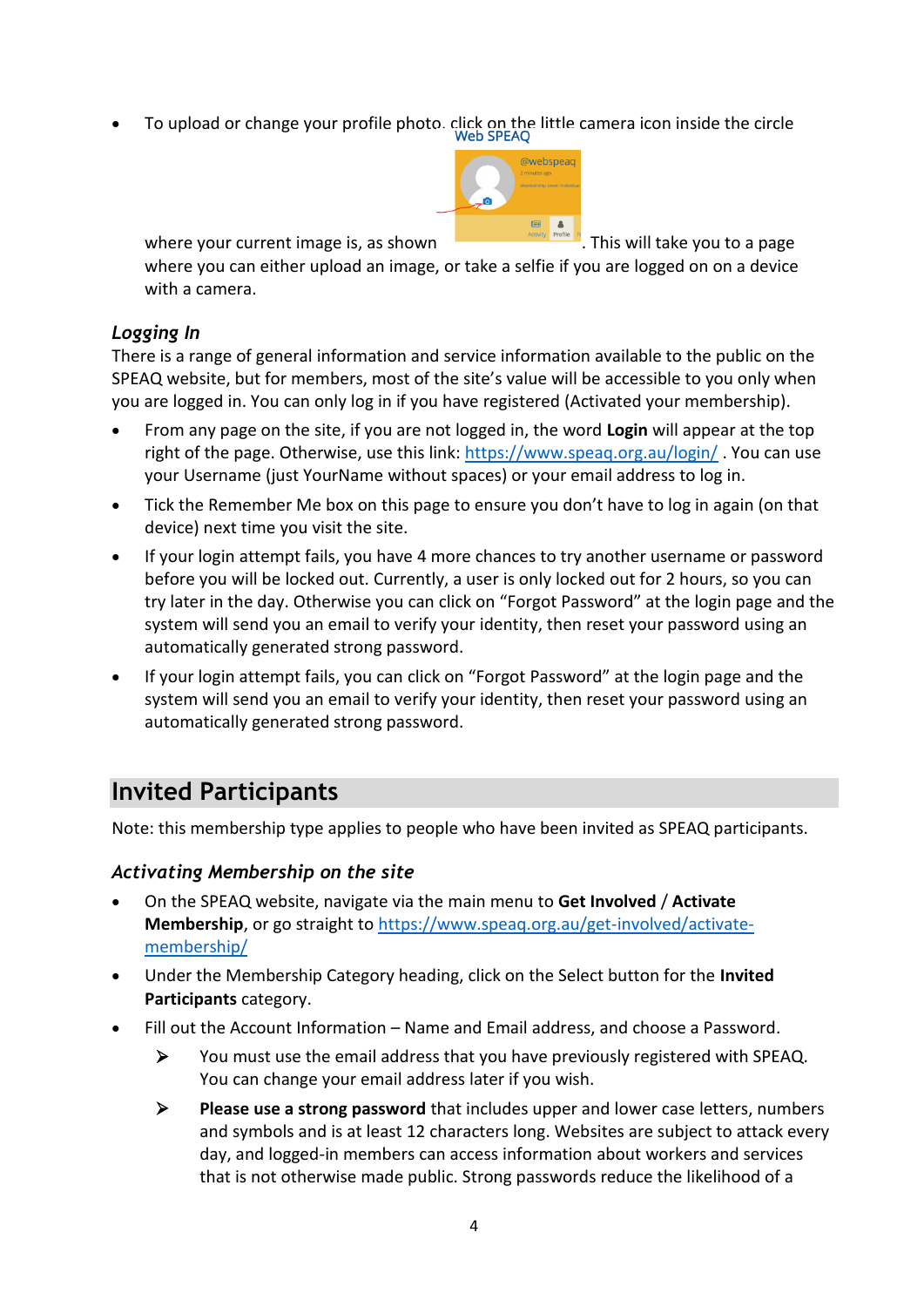hacker gaining access to members information or posting inappropriate content on the site.

## *Completing / Updating your Profile*

- At the Membership Activated! page, click on the **complete your user profile** link. The page will show the **Basic Details** in your profile. Complete these details - not all fields are required, but you are strongly encouraged to fill in all relevant fields. This is important as it will allow other SPEAQ members on the site to know who you are, where you work and how to connect with you; and to help the SPEAQ secretariat with information to assist in running an effective practitioners and services network. When you're done, be sure to click on SAVE CHANGES.
- Select the **Service Details** tab. You may not be providing direct service to clients, but this is the tab where information relating to the organisation you work for (if applicable) should be entered. Complete all relevant details, and when you're done, be sure to click on SAVE CHANGES.
- The "Social" tab is optional.
- To upload or change your profile photo, click on the little camera icon inside the circle<br>Web SPEAO



where your current image is, as shown where you can either upload an image, or take a selfie if you are logged on on a device with a camera.

### *Logging In*

There is a range of general information and service information available to the public on the SPEAQ website, but for members, most of the site's value will be accessible to you only when you are logged in. You can only log in if you have registered (Activated your membership).

- From any page on the site, if you are not logged in, the word **Login** will appear at the top right of the page. Otherwise, use this link:<https://www.speaq.org.au/login/>. You can use your Username (just YourName without spaces) or your email address to log in.
- Tick the Remember Me box on this page to ensure you don't have to log in again (on that device) next time you visit the site.
- If your login attempt fails, you have 4 more chances to try another username or password before you will be locked out. Currently, a user is only locked out for 2 hours, so you can try later in the day. Otherwise you can click on "Forgot Password" at the login page and the system will send you an email to verify your identity, then reset your password using an automatically generated strong password.

# **Organisations**

Information for Organisations is contained in the document *SPEAQ Website Member Procedures - Organisations*.